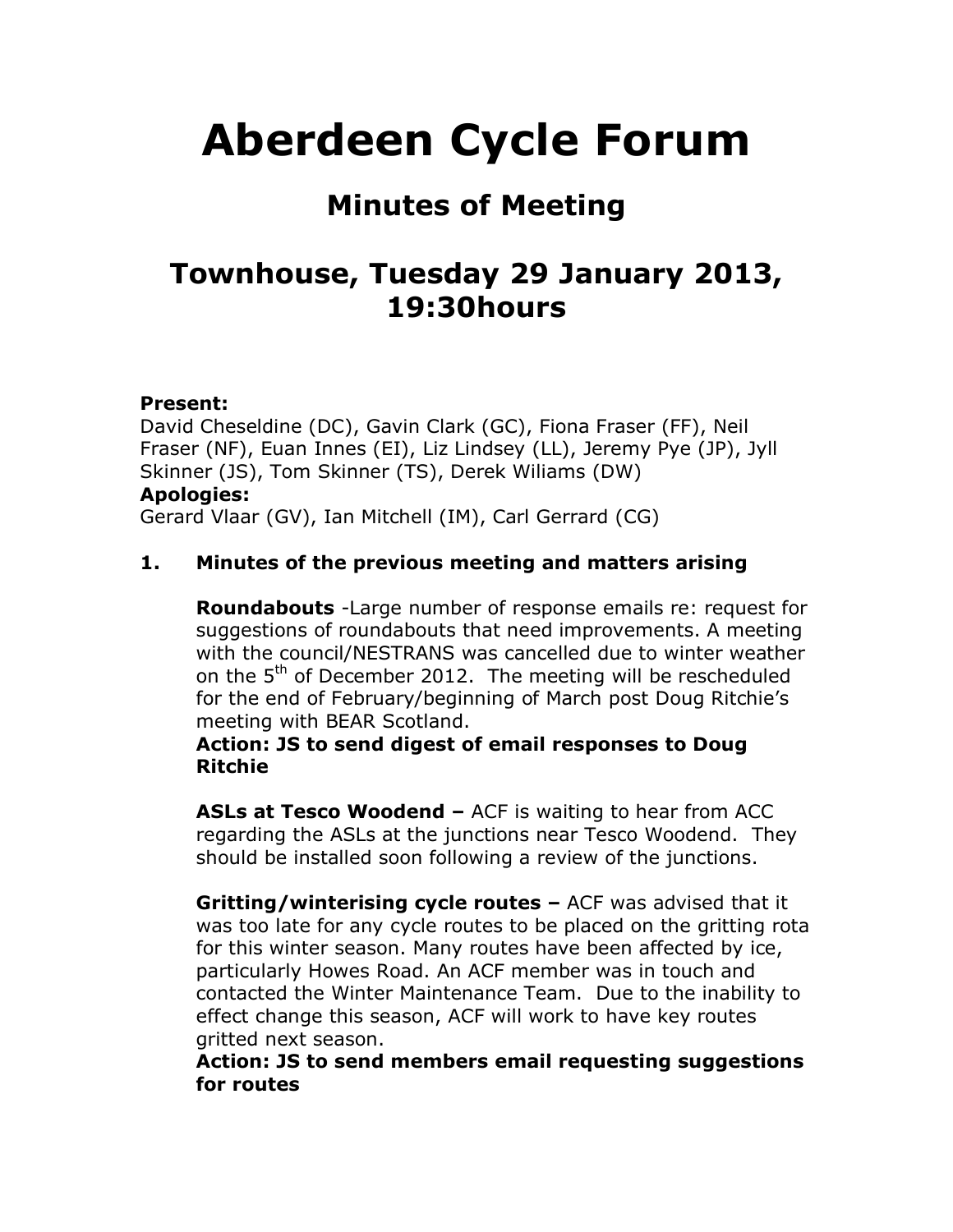**Pedal on Parliament –** The date for POP has been set for 18 May 2013. ACF will discuss logistics of sending a delegation at a future meeting.

**Union Square cycle stands –** 5 new cycle stands were installed near the Guild St. entrance over the festive period. This installation further highlights the problematic stands at the railway station.

**Action: GC to continue efforts in regard to station cycle stands**

**2. Meeting with Planners** – GC, LL, JS, DW, and Clare Roberts met with Tom Rogers, Garfield Prentice, Doug Ritchie, and Maggie Bochel from Planning with Ross Thomson in the chair. ACF was encouraged that the meeting went ahead and that future meetings are planned. ACF would like improvement in the planning processes, particularly a process that addresses cycle infrastructure and parking.

#### **Action: DW to stay in touch with Ross Thomson about dates for future meetings.**

**3. First Bus –** First Bus is proposing handing out packets containing hi-viz jackets to cyclists as well as providing bicycle maintenance checks for students. A representative was in touch with ACF to ask if the Forum would like to assist in this project. LL asked the representative if First and ACF could begin a dialogue to improve the relationship between cyclists and bus drivers.

**Action: LL and JS to meet with First** 

- **4. AWPR cycleway** [cf. minutes of October 2012] GV asked to revisit the proposal to write to the AWPR planners about including a cycleway. ACF maintained, based on a lack of recent campaigning on the issue, that it would not take point position on the request. ACF will co-sign a letter first signed by CTC Grampian or CTC Scotland.
- **5. Cycle safety data** ACF has been provided with the data for collisions involving cyclists in Aberdeen. Roundabouts and Tjunctions were the highest factor mentioned in the data for 2012. GC mentioned that it would be interesting to have data for 'near misses' in addition to the current statistics.